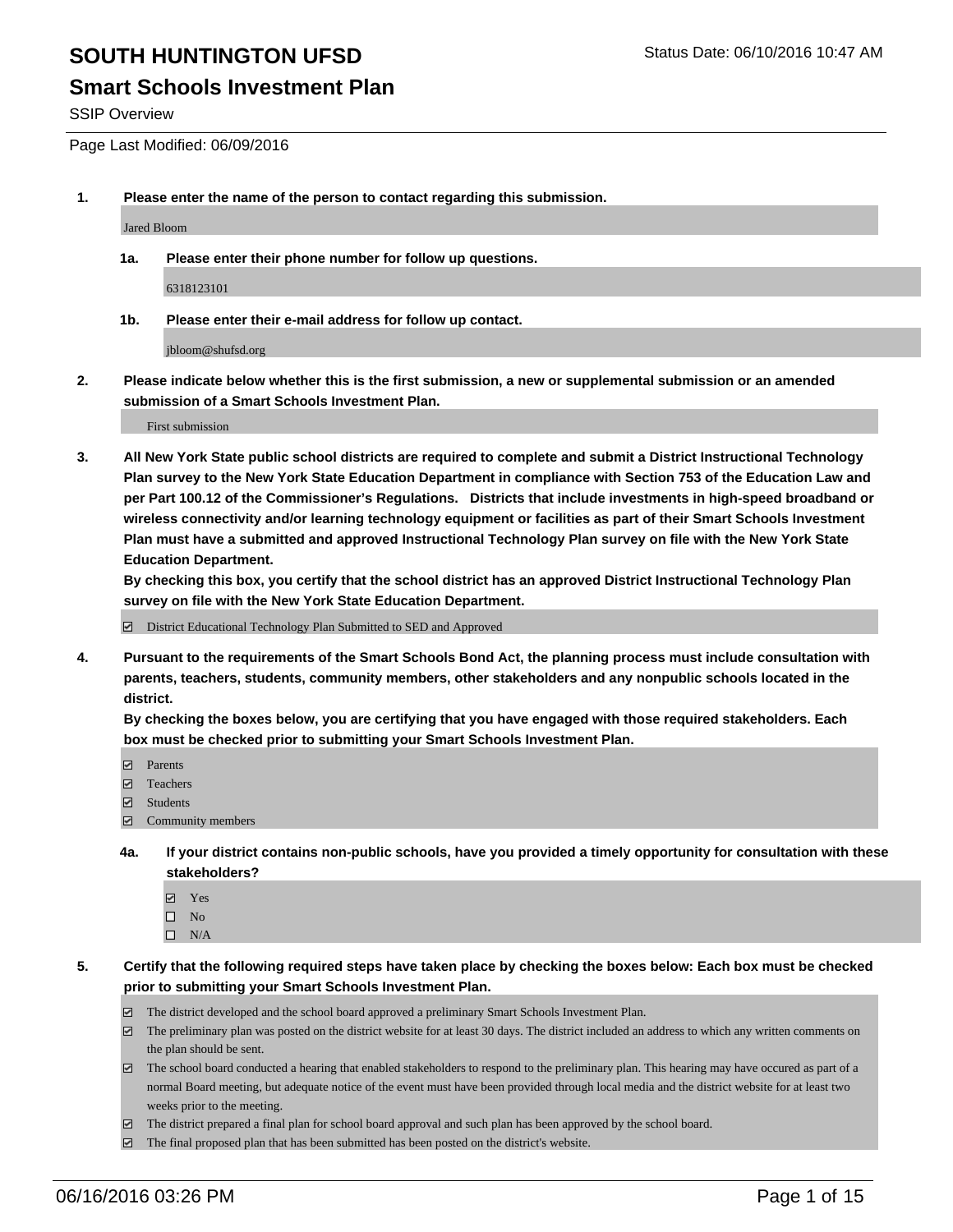## **Smart Schools Investment Plan**

SSIP Overview

Page Last Modified: 06/09/2016

**5a. Please upload the proposed Smart Schools Investment Plan (SSIP) that was posted on the district's website. Note that this should be different than your recently submitted Educational Technology Survey. The Final SSIP, as approved by the School Board, should also be posted on the website and remain there during the course of the projects contained therein.**

Smart\_Schools\_Investment\_Plan\_Draft\_for\_Posting.pdf

**6. Please enter an estimate of the total number of students and staff that will benefit from this Smart Schools Investment Plan based on the cumulative projects submitted to date.**

1,666

**7. An LEA/School District may partner with one or more other LEA/School Districts to form a consortium to pool Smart Schools Bond Act funds for a project that meets all other Smart School Bond Act requirements. Each school district participating in the consortium will need to file an approved Smart Schools Investment Plan for the project and submit a signed Memorandum of Understanding that sets forth the details of the consortium including the roles of each respective district.**

 $\Box$  The district plans to participate in a consortium to partner with other school district(s) to implement a Smart Schools project.

**8. Please enter the name and 6-digit SED Code for each LEA/School District participating in the Consortium.**

| <b>Partner LEA/District</b> | ISED BEDS Code |
|-----------------------------|----------------|
| (No Response)               | (No Response)  |

**9. Please upload a signed Memorandum of Understanding with all of the participating Consortium partners.**

(No Response)

**10. Your district's Smart Schools Bond Act Allocation is:**

\$2,900,702

**11. Enter the budget sub-allocations by category that you are submitting for approval at this time. If you are not budgeting SSBA funds for a category, please enter 0 (zero.) If the value entered is \$0, you will not be required to complete that survey question.**

|                                       | Sub-        |
|---------------------------------------|-------------|
|                                       | Allocations |
| <b>School Connectivity</b>            | 0           |
| Connectivity Projects for Communities | $\Omega$    |
| Classroom Technology                  | 300,907     |
| Pre-Kindergarten Classrooms           | $\Omega$    |
| Replace Transportable Classrooms      | $\Omega$    |
| High-Tech Security Features           | $\Omega$    |
| Totals:                               | 300,907.00  |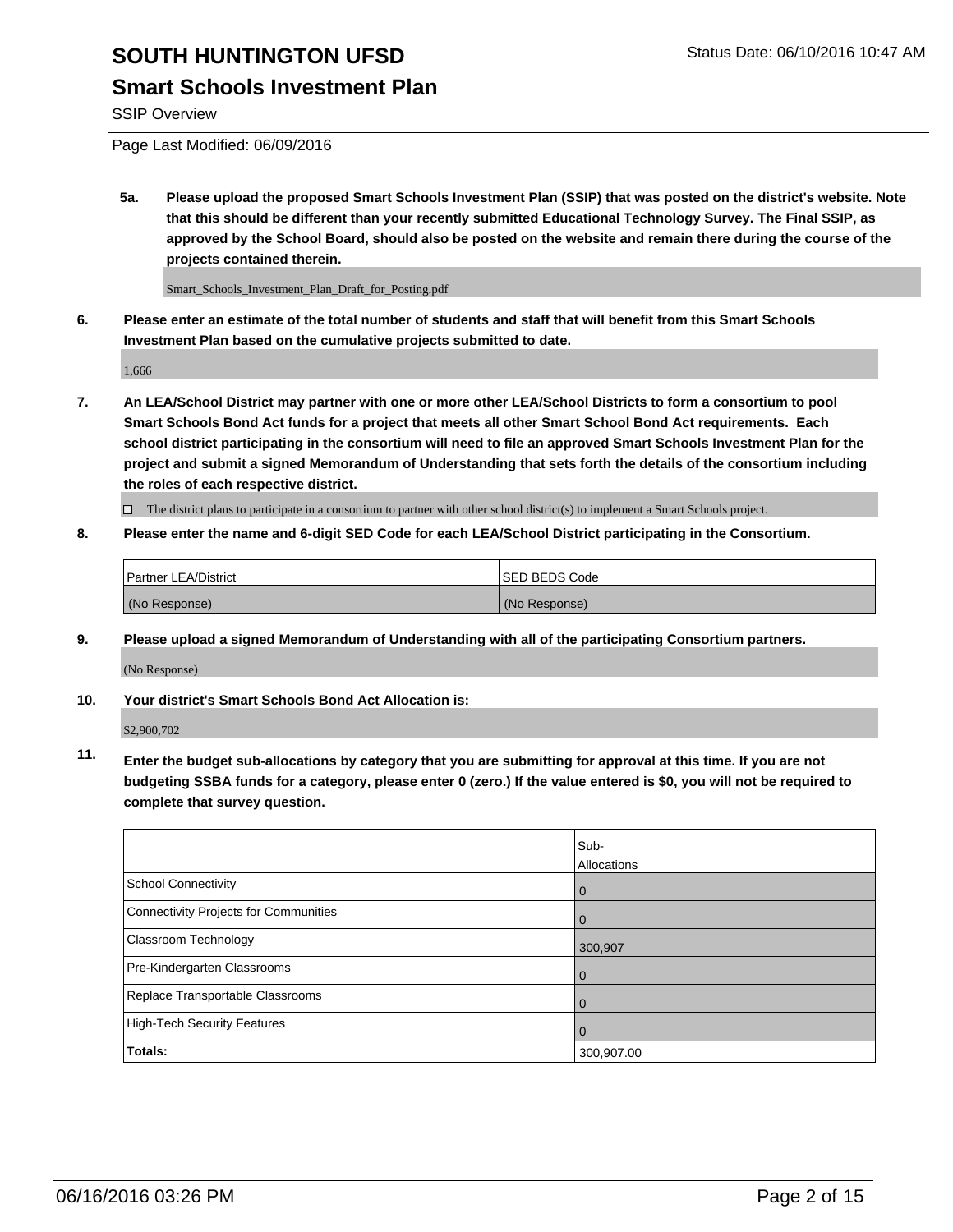## **SOUTH HUNTINGTON UFSD** Status Date: 06/10/2016 10:47 AM **Smart Schools Investment Plan**

School Connectivity

- **1. In order for students and faculty to receive the maximum benefit from the technology made available under the Smart Schools Bond Act, their school buildings must possess sufficient connectivity infrastructure to ensure that devices can be used during the school day. Smart Schools Investment Plans must demonstrate that:**
	- **sufficient infrastructure that meets the Federal Communications Commission's 100 Mbps per 1,000 students standard currently exists in the buildings where new devices will be deployed, or**
	- **is a planned use of a portion of Smart Schools Bond Act funds, or**
	- **is under development through another funding source.**

**Smart Schools Bond Act funds used for technology infrastructure or classroom technology investments must increase the number of school buildings that meet or exceed the minimum speed standard of 100 Mbps per 1,000 students and staff within 12 months. This standard may be met on either a contracted 24/7 firm service or a "burstable" capability. If the standard is met under the burstable criteria, it must be:**

**1. Specifically codified in a service contract with a provider, and**

**2. Guaranteed to be available to all students and devices as needed, particularly during periods of high demand, such as computer-based testing (CBT) periods.**

**Please describe how your district already meets or is planning to meet this standard within 12 months of plan submission.**

(No Response)

- **1a. If a district believes that it will be impossible to meet this standard within 12 months, it may apply for a waiver of this requirement, as described on the Smart Schools website. The waiver must be filed and approved by SED prior to submitting this survey.**
	- □ By checking this box, you are certifying that the school district has an approved waiver of this requirement on file with the New York State Education Department.
- **2. Connectivity Speed Calculator (Required)**

|                         | i Number of<br><b>Students</b> | Multiply by<br>100 Kbps | Divide by 1000 Current Speed<br>Ito Convert to<br>Required<br>l Speed in Mb | lin Mb           | Expected<br>Speed to be<br>Attained Within   Required<br>12 Months | Expected Date<br><b>When</b><br>Speed Will be<br>l Met |
|-------------------------|--------------------------------|-------------------------|-----------------------------------------------------------------------------|------------------|--------------------------------------------------------------------|--------------------------------------------------------|
| <b>Calculated Speed</b> | (No<br>Response)               | (No Response)           | (No<br>Response)                                                            | (No<br>Response) | (No<br>Response)                                                   | l (No<br>Response)                                     |

### **3. Briefly describe how you intend to use Smart Schools Bond Act funds for high-speed broadband and/or wireless connectivity projects in school buildings.**

(No Response)

**4. Briefly describe the linkage between the district's District Instructional Technology Plan and the proposed projects. (There should be a link between your response to this question and your response to Question 1 in Part E. Curriculum and Instruction "What are the district's plans to use digital connectivity and technology to improve teaching and learning?)**

(No Response)

**5. If the district wishes to have students and staff access the Internet from wireless devices within the school building, or in close proximity to it, it must first ensure that it has a robust Wi-Fi network in place that has sufficient bandwidth to meet user demand.**

**Please describe how you have quantified this demand and how you plan to meet this demand.**

(No Response)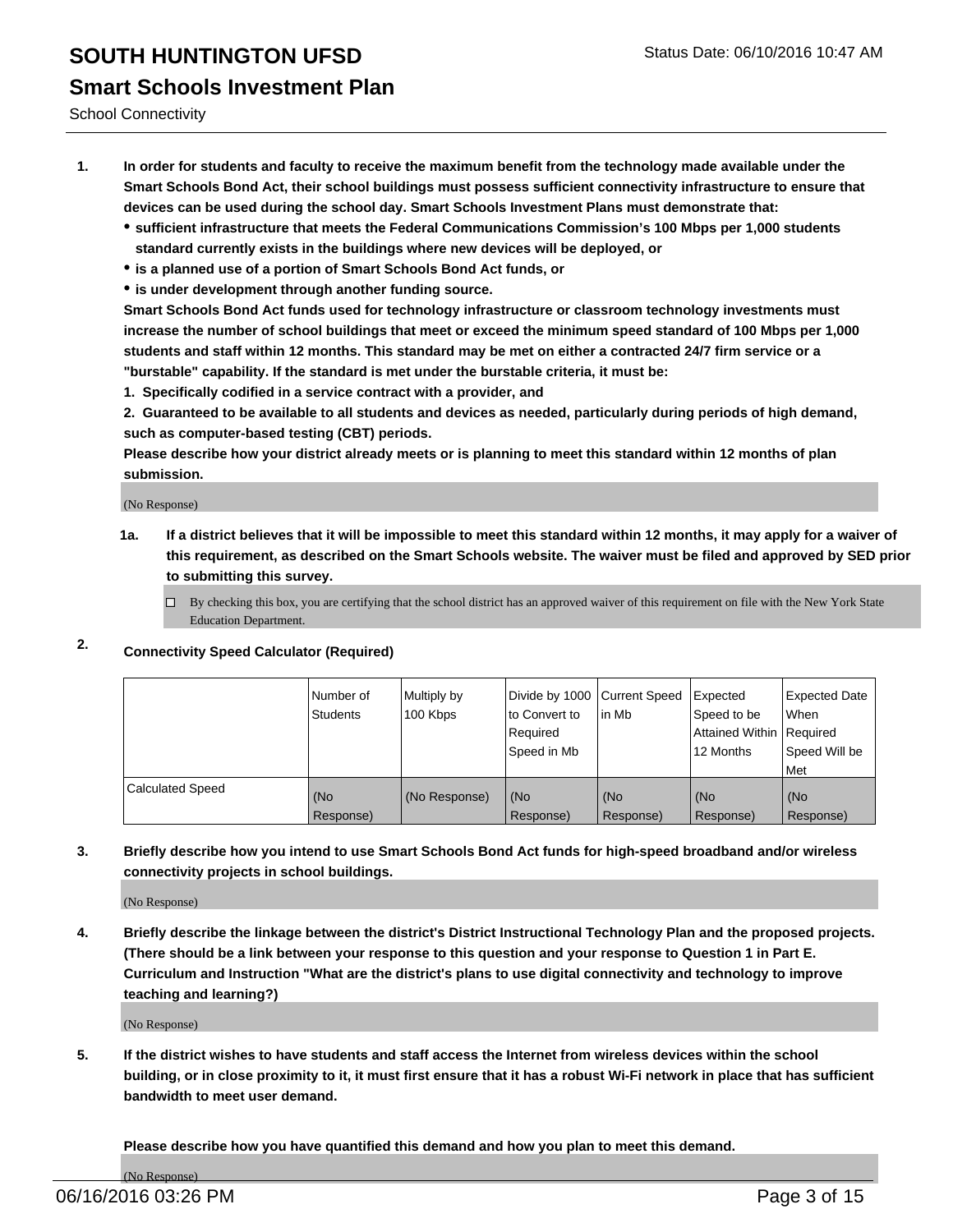## **SOUTH HUNTINGTON UFSD** Status Date: 06/10/2016 10:47 AM **Smart Schools Investment Plan**

School Connectivity

**6. As indicated on Page 5 of the guidance, the Office of Facilities Planning will have to conduct a preliminary review of all capital projects, including connectivity projects.**

| Project Number |  |
|----------------|--|
| (No Response)  |  |

**7. Certain high-tech security and connectivity infrastructure projects may be eligible for an expedited review process as determined by the Office of Facilities Planning.**

**Was your project deemed eligible for streamlined review?**

(No Response)

**8. Include the name and license number of the architect or engineer of record.**

| Name          | i License Number |
|---------------|------------------|
| (No Response) | (No Response)    |

**9. If you are submitting an allocation for School Connectivity complete this table. Note that the calculated Total at the bottom of the table must equal the Total allocation for this category that you entered in the SSIP Overview overall budget.** 

|                                            | Sub-              |
|--------------------------------------------|-------------------|
|                                            | <b>Allocation</b> |
| Network/Access Costs                       | (No Response)     |
| <b>Outside Plant Costs</b>                 | (No Response)     |
| School Internal Connections and Components | (No Response)     |
| <b>Professional Services</b>               | (No Response)     |
| Testing                                    | (No Response)     |
| <b>Other Upfront Costs</b>                 | (No Response)     |
| <b>Other Costs</b>                         | (No Response)     |
| Totals:                                    |                   |

| Select the allowable expenditure | Item to be purchased | Quantity      | Cost per Item | Total Cost    |
|----------------------------------|----------------------|---------------|---------------|---------------|
| type.                            |                      |               |               |               |
| Repeat to add another item under |                      |               |               |               |
| each type.                       |                      |               |               |               |
| (No Response)                    | (No Response)        | (No Response) | (No Response) | (No Response) |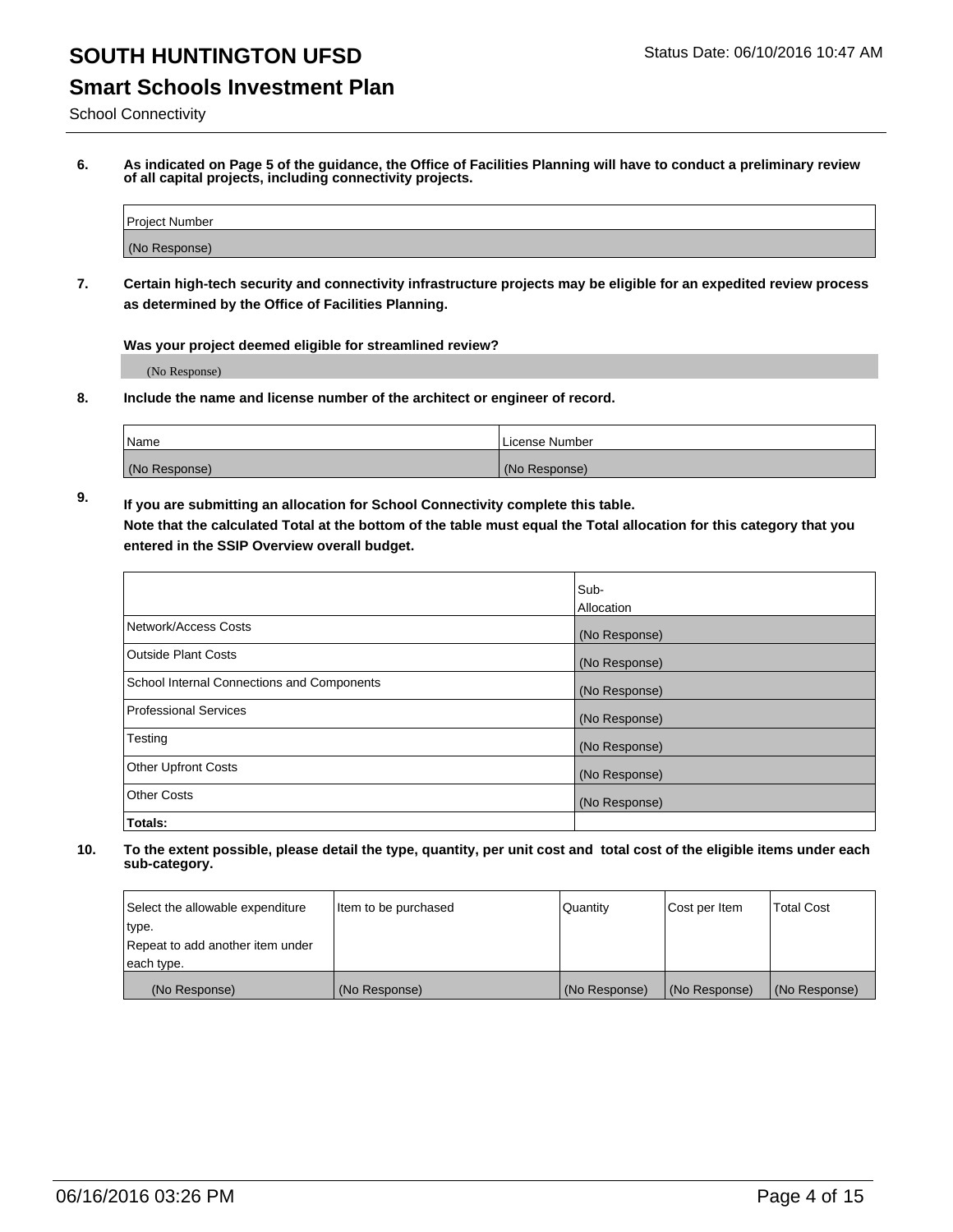### **Smart Schools Investment Plan**

Community Connectivity (Broadband and Wireless)

**1. Briefly describe how you intend to use Smart Schools Bond Act funds for high-speed broadband and/or wireless connectivity projects in the community.**

(No Response)

**2. Please describe how the proposed project(s) will promote student achievement and increase student and/or staff access to the Internet in a manner that enhances student learning and/or instruction outside of the school day and/or school building.**

(No Response)

**3. Community connectivity projects must comply with all the necessary local building codes and regulations (building and related permits are not required prior to plan submission).**

 $\Box$  I certify that we will comply with all the necessary local building codes and regulations.

**4. Please describe the physical location of the proposed investment.**

(No Response)

**5. Please provide the initial list of partners participating in the Community Connectivity Broadband Project, along with their Federal Tax Identification (Employer Identification) number.**

| <b>Project Partners</b> | <b>IFederal ID#</b> |
|-------------------------|---------------------|
| (No Response)           | (No Response)       |

**6. If you are submitting an allocation for Community Connectivity, complete this table.**

**Note that the calculated Total at the bottom of the table must equal the Total allocation for this category that you entered in the SSIP Overview overall budget.**

|                                    | Sub-Allocation |
|------------------------------------|----------------|
| Network/Access Costs               | (No Response)  |
| Outside Plant Costs                | (No Response)  |
| Tower Costs                        | (No Response)  |
| <b>Customer Premises Equipment</b> | (No Response)  |
| Professional Services              | (No Response)  |
| Testing                            | (No Response)  |
| <b>Other Upfront Costs</b>         | (No Response)  |
| Other Costs                        | (No Response)  |
| Totals:                            |                |

| Select the allowable expenditure | Item to be purchased | Quantity      | Cost per Item | <b>Total Cost</b> |
|----------------------------------|----------------------|---------------|---------------|-------------------|
| type.                            |                      |               |               |                   |
| Repeat to add another item under |                      |               |               |                   |
| each type.                       |                      |               |               |                   |
| (No Response)                    | (No Response)        | (No Response) | (No Response) | (No Response)     |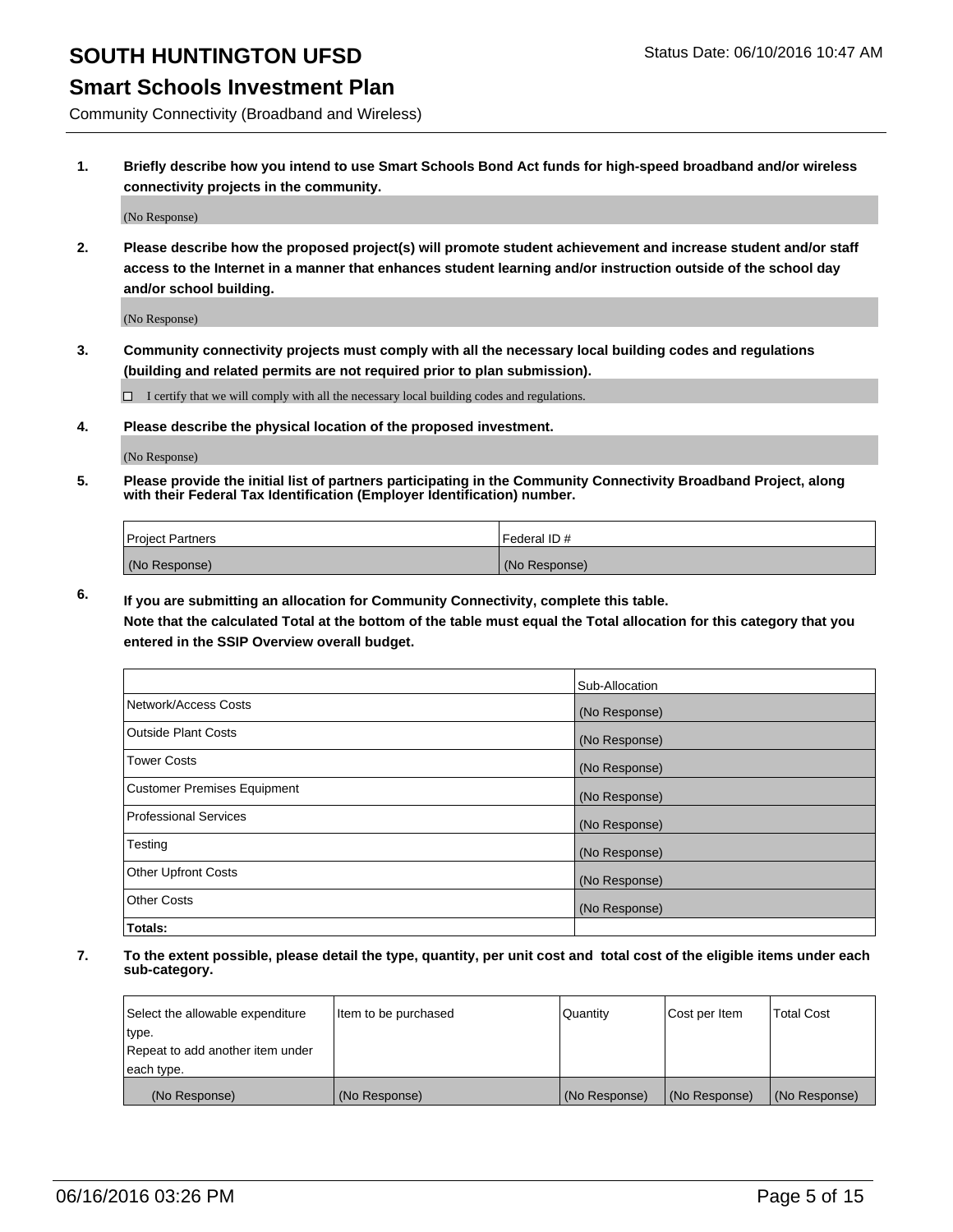### **Smart Schools Investment Plan**

Classroom Learning Technology

Page Last Modified: 06/10/2016

**1. In order for students and faculty to receive the maximum benefit from the technology made available under the Smart Schools Bond Act, their school buildings must possess sufficient connectivity infrastructure to ensure that devices can be used during the school day. Smart Schools Investment Plans must demonstrate that sufficient infrastructure that meets the Federal Communications Commission's 100 Mbps per 1,000 students standard currently exists in the buildings where new devices will be deployed, or is a planned use of a portion of Smart Schools Bond Act funds, or is under development through another funding source.**

**Smart Schools Bond Act funds used for technology infrastructure or classroom technology investments must increase the number of school buildings that meet or exceed the minimum speed standard of 100 Mbps per 1,000 students and staff within 12 months. This standard may be met on either a contracted 24/7 firm service or a "burstable" capability. If the standard is met under the burstable criteria, it must be:**

**1. Specifically codified in a service contract with a provider, and**

**2. Guaranteed to be available to all students and devices as needed, particularly during periods of high demand, such as computer-based testing (CBT) periods.**

**Please describe how your district already meets or is planning to meet this standard within 12 months of plan submission.**

South Huntington UFSD has made a considerable investment in creating the technology infrastructure necessary to support numerous technologycentered learning initiatives. The upgrading and expansion of this infrastructure is an ongoing priority of the school district -- linked to providing our students with a world class 21st century education. In order to be in compliance with Federal and New York State requirements, South Huntington UFSD will need to increase bandwidth from 300 Mbps to 600 Mbps. This process has already begun – and will continue to coincide with the acquisition of new devices and technology under the Smart Schools Investment Plan. South Huntington UFSD increased bandwidth by 100 Mbps during the past year. South Huntington UFSD will continue to ramp up to the required 600 Mbps. The district currently has robust wifi coverage to 99% of learning and teaching spaces and we are committed to upgrading the speed of that network using the burstable capability of our providers.

- **1a. If a district believes that it will be impossible to meet this standard within 12 months, it may apply for a waiver of this requirement, as described on the Smart Schools website. The waiver must be filed and approved by SED prior to submitting this survey.**
	- $\Box$  By checking this box, you are certifying that the school district has an approved waiver of this requirement on file with the New York State Education Department.

### **2. Connectivity Speed Calculator (Required)**

|                  | Number of<br>Students | Multiply by<br>100 Kbps | Divide by 1000 Current Speed<br>Ito Convert to<br>Required<br>lSpeed in Mb | lin Mb | <b>Expected</b><br>Speed to be<br>Attained Within   Required<br>12 Months | Expected Date<br>When<br>Speed Will be<br>Met |
|------------------|-----------------------|-------------------------|----------------------------------------------------------------------------|--------|---------------------------------------------------------------------------|-----------------------------------------------|
| Calculated Speed | 5.997                 | 599,700                 | 599.7                                                                      | 300    | 600                                                                       | March 2017                                    |

**3. If the district wishes to have students and staff access the Internet from wireless devices within the school building, or in close proximity to it, it must first ensure that it has a robust Wi-Fi network in place that has sufficient bandwidth to meet user demand.**

**Please describe how you have quantified this demand and how you plan to meet this demand.**

South Huntington UFSD has a robust wifi network in place that is currently supporting students and faculty as they utilize a number of cutting edge technology learning tools. In addition, the district offers guest access to parents and community members who attend events in our schools. The district's Wi-Fi network provides internet access to 99% of the district's students and faculty at all of the district schools. Approximately 25% of the district's 6,000 students utilize the internet services currently in place on a daily basis through our 1:1 initiatives. Further carts and wireless devices are used by an additional 25% of the students each day in addition to the numerous computer labs throughout the district. The district's current demand was quantified through the planning process that supported the development of the approved technology plan. A specific analysis of class and student usage was conducted through representatives on the planning committee. The current district's Wi-Fi can adequately support the addition of the devices proposed for purchase under the Smart Schools Investment Plan.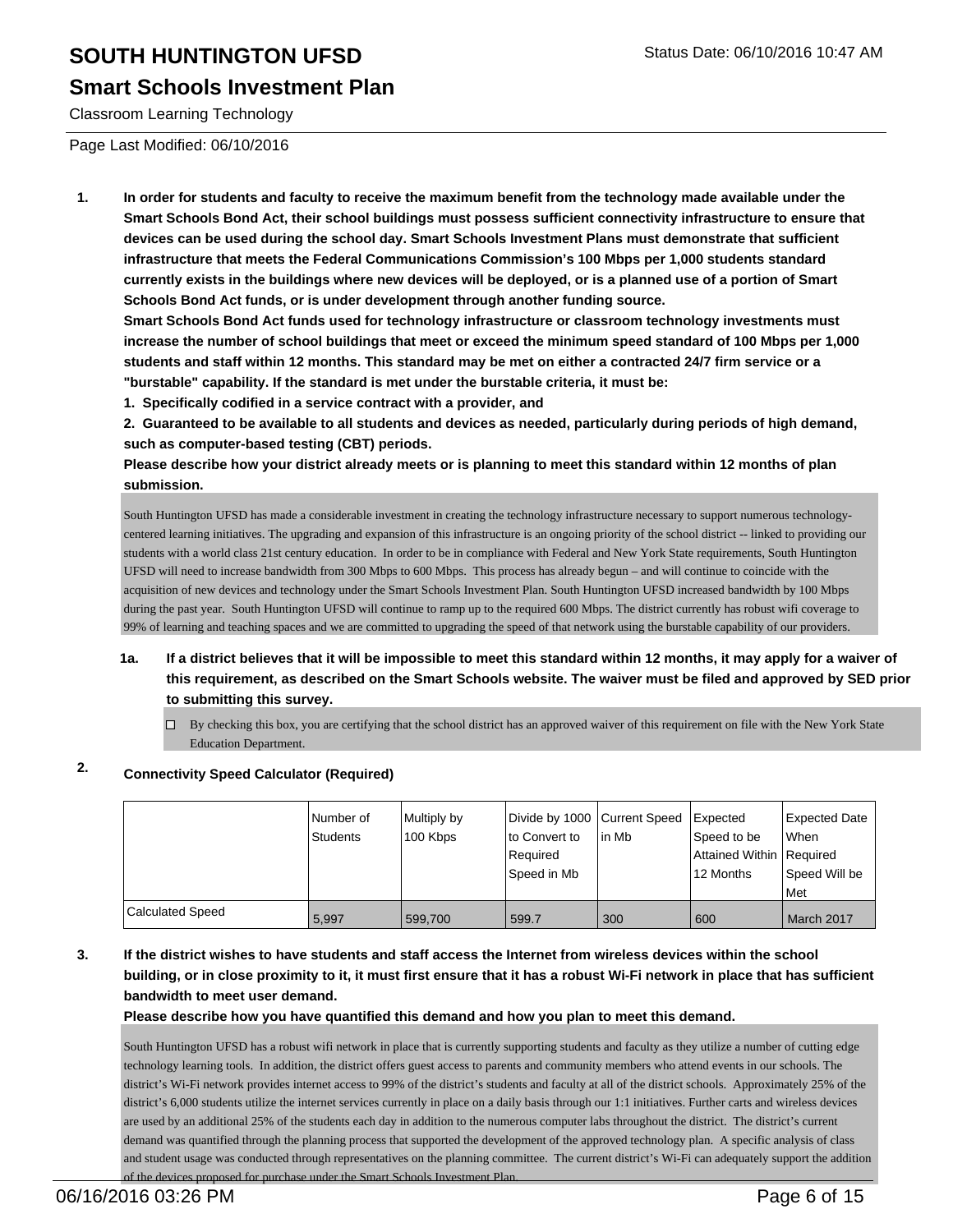## **Smart Schools Investment Plan**

Classroom Learning Technology

Page Last Modified: 06/10/2016

**4. All New York State public school districts are required to complete and submit an Instructional Technology Plan survey to the New York State Education Department in compliance with Section 753 of the Education Law and per Part 100.12 of the Commissioner's Regulations.**

**Districts that include educational technology purchases as part of their Smart Schools Investment Plan must have a submitted and approved Instructional Technology Plan survey on file with the New York State Education Department.**

- By checking this box, you are certifying that the school district has an approved Instructional Technology Plan survey on file with the New York State Education Department.
- **5. Describe the devices you intend to purchase and their compatibility with existing or planned platforms or systems. Specifically address the adequacy of each facility's electrical, HVAC and other infrastructure necessary to install and support the operation of the planned technology.**

The South Huntington UFSD has developed a strategic replacement and expansion plan related to technology purchases utilizing Smart School Investment Funds. The technology purchases planned using these funds are compatible with existing platforms and directly support current and planned instructional initiatives. Additionally, these planned purchases will enable the district to simultaneously replace and extend access to new technology initiatives. The district will be able to provide adequate electrical supply in order to support the increase in new devices.

- New Interactive White Boards will be purchased replacing existing boards that are 8-10 years old. There is no wiring required. The district is committed to purchasing new boards with local and other grant funds.
- Additional Chromebooks will be purchased to support the district's ongoing 1:1 initiative in grades 6 and 7. As 1:1 devices move to new grades, devices in carts at those buildings will be re-distributed to elementary and middle school buildings.
- Funds will be used to fund a portion of the Chromebooks needed for incoming sixth-grade students and for Virtual AP Classes.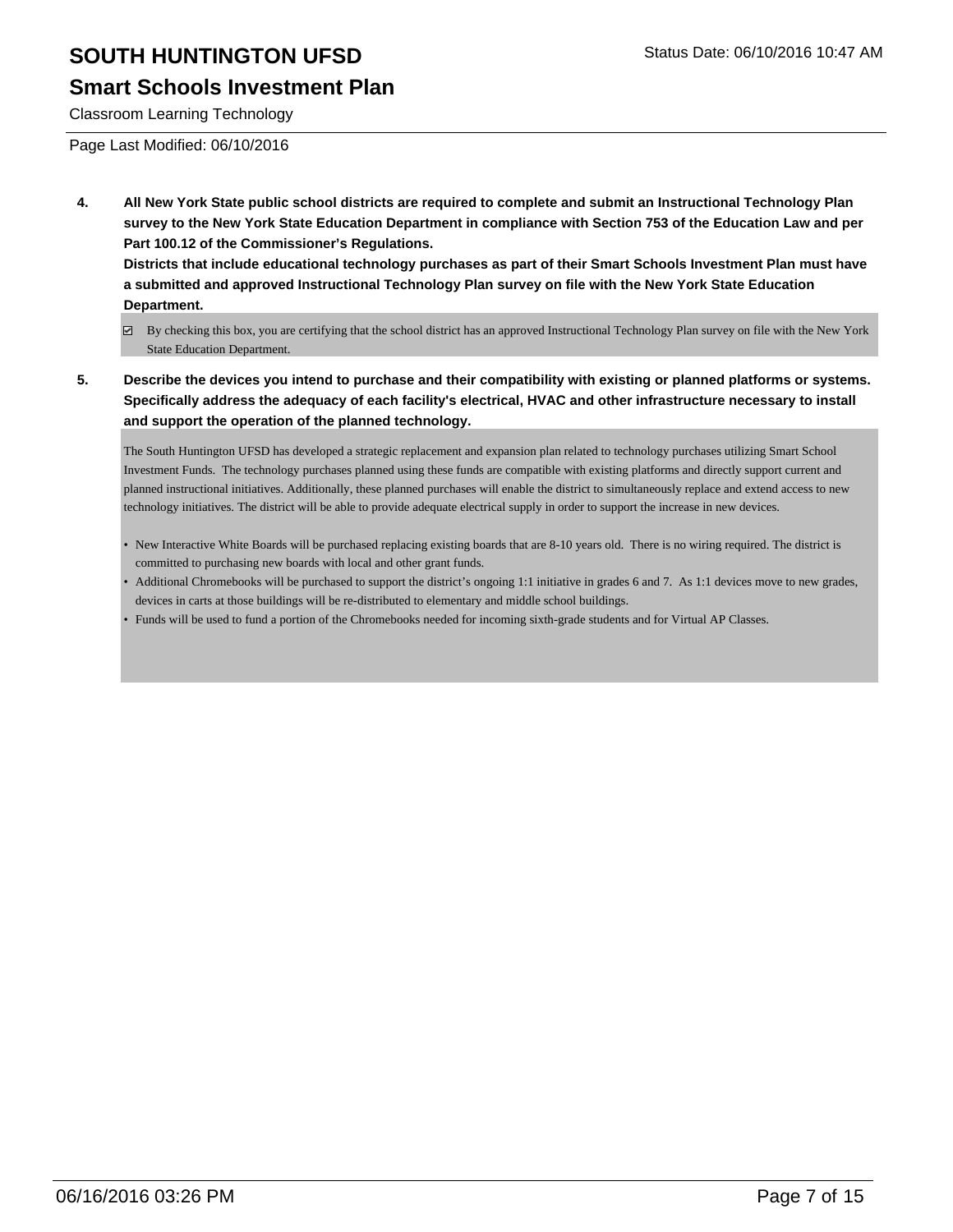### **Smart Schools Investment Plan**

Classroom Learning Technology

Page Last Modified: 06/10/2016

- **6. Describe how the proposed technology purchases will:**
	- **> enhance differentiated instruction;**
	- **> expand student learning inside and outside the classroom;**
	- **> benefit students with disabilities and English language learners; and**
	- **> contribute to the reduction of other learning gaps that have been identified within the district.**

**The expectation is that districts will place a priority on addressing the needs of students who struggle to succeed in a rigorous curriculum. Responses in this section should specifically address this concern and align with the district's Instructional Technology Plan (in particular Question 2 of E. Curriculum and Instruction: "Does the district's instructional technology plan address the needs of students with disabilities to ensure equitable access to instruction, materials and assessments?" and Question 3 of the same section: "Does the district's instructional technology plan address the provision of assistive technology specifically for students with disabilities to ensure access to and participation in the general curriculum?"**

The purchases identified by the South Huntington UFSD using Smart Schools Investment Plan funds are directly aligned with South Huntington's approved technology plan. The purchases support, in accordance with the plan, the use of technology to improve the potential for success of the district's most academically at risk students. South Huntington is a model environment for providing multiple levels of support for students challenged by rigorous curriculum. The district provides specialized support services as part of an overall commitment to equity and success. The district is working to implement new technology-based interventions to address the needs of a significantly increasing ELL population. This includes the introduction of new software programs to be used on tablets and Chromebooks and the design of a new extended day opportunity (in relation to a current NYS RFP) that reinforces classroom learning through innovative technology approaches. The district's recently secured N.Y.S. CDOS grant (\$865,000) utilizes technology to support high school students with disabilities succeed and move into meaningful careers. Special education teachers and staff utilize technology learning experiences for younger student with disabilities as an integral part of experiential learning.

The South Huntington UFSD supports differentiated learning strategies as the core of personalized learning and individualization for students. Differentiation asks teachers to know their students well so they can provide each one with experiences and tasks that will improve learning. As Carol Ann Tomlinson (nationally recognized expert in differentiated learning at the University of Virginia) has said, differentiation means giving students multiple options for taking in information.

 The technology purchased through Smart Schools Investment Funds supports student learning with "wraparound support" inside and outside of the classroom. The technology devices provide students with opportunities to research and supplement classroom learning experiences with prescriptive learning materials. Partnerships with community organizations such as the South Huntington Public Library support students as they utilize technology to access learning resources outside of their classroom. Each day over 1.000 devices go home with students to enable the learning process to continue outside the school environment and to further connect home and school environments. The technology devices provide all students with the opportunity to remediate and accelerate outside of the classroom environment. The technology moves forward the development of student noncognitive skills – skills such as collaboration, teamwork, sharing of ideas and problem solving – both inside and outside of the school day. South Huntington UFSD is at the forefront of the innovative use of technology with ELLs and students with disabilities. This includes providing students with opportunities to participate in 3D immersive environments, 3D printing and the Virtual Advanced placement program. The district's CDOS grant employs a number of technology strategies and tools to support high school students with disabilities and create new project based learning partnerships utilizing new CTE course models. ELL students utilize devices to supplement classroom learning and to be part of technologydelivered software programs that develop specific skills areas in literacy and mathematics.

South Huntington UFSD is continuously monitoring learning gaps and looking to implement research-based strategies. Specifically, the school district is assessing the effectiveness of programs addressing the academic needs of economically disadvantaged students – and other areas directly related to poverty. The district is also looking closely at the effective use of technology to address curriculum and age specific gaps. For example, issues affecting STEM learning in the 6th Grade STEAM Center, and learning issues that begin at the pre-k level. Technology can be an important tool related to assessment of these gaps, implementation of learning strategies and the monitoring of strategies and progress.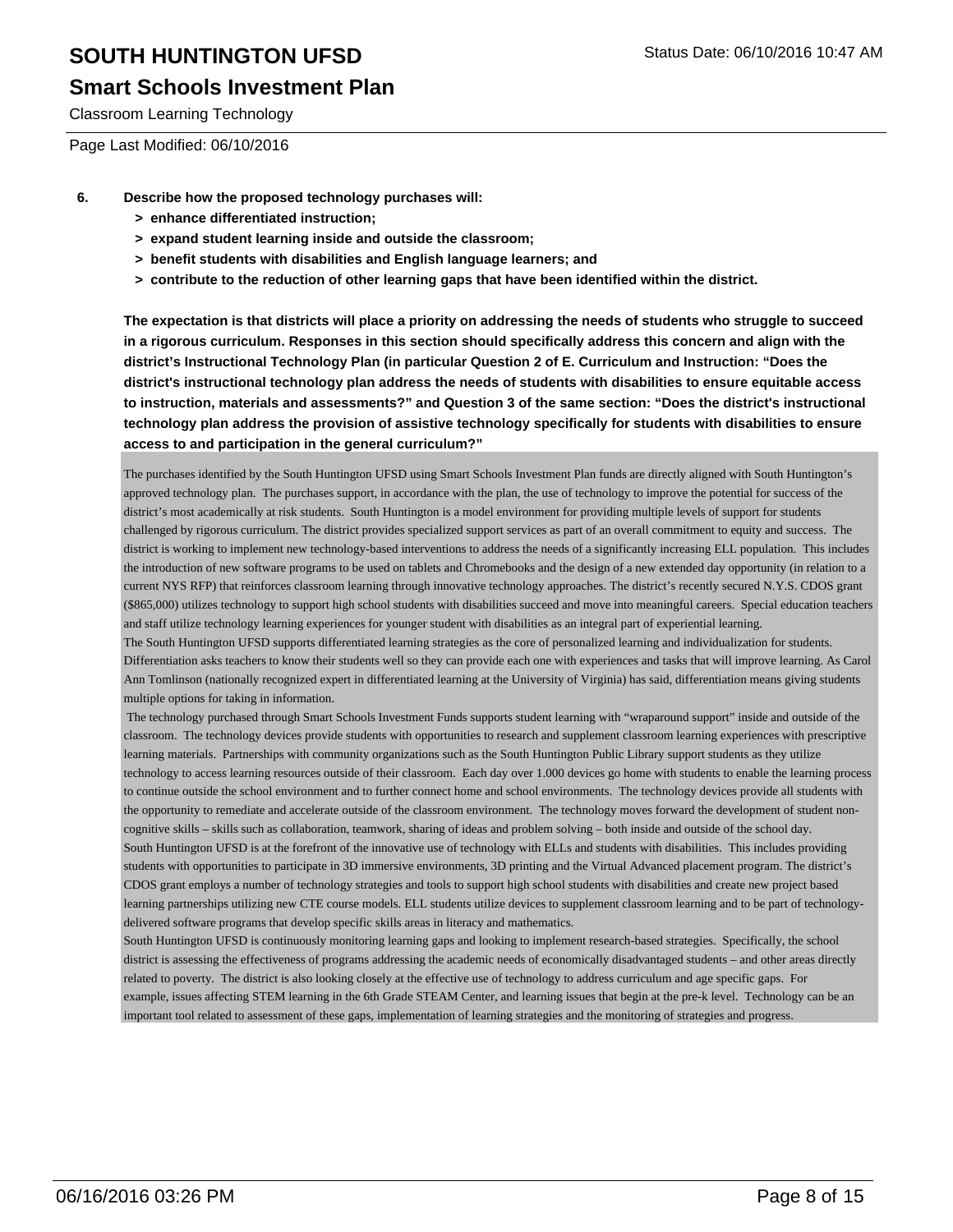### **Smart Schools Investment Plan**

Classroom Learning Technology

Page Last Modified: 06/10/2016

**7. Where appropriate, briefly describe how the proposed technology purchases will enhance ongoing communication with parents and other stakeholders and help the district facilitate technology-based regional partnerships, including distance learning and other efforts.**

The involvement of parents is an important part in moving forward the components of the district's technology plan. Additionally, the district has established a number of partnerships with universities and other regional, national and international organizations that are focused on utilizing technology to share information and learning activities. For example, South Huntington has been a participating school district in an international consortium of school districts involving TED Talks winner, Sugata Mitra.

The participation of parents at meetings is a requirement to enable student use of technology. The South Huntington Teacher Center plays an active role in engaging district parents in the uses of technology and how they can become actively involved in that component of their child's education. Coding Night had over 200 parents working together on Chromebooks and iPads (equipment proposed for purchase with these funds.)

### **8. Describe the district's plan to provide professional development to ensure that administrators, teachers and staff can employ the technology purchased to enhance instruction successfully.**

**Note: This response should be aligned and expanded upon in accordance with your district's response to Question 1 of F. Professional Development of your Instructional Technology Plan: "Please provide a summary of professional development offered to teachers and staff, for the time period covered by this plan, to support technology to enhance teaching and learning. Please include topics, audience and method of delivery within your summary."**

South Huntington UFSD's approved technology plan details a comprehensive and inter-connected professional development plan for teachers, staff and school leaders from kindergarten through grade twelve. Teachers are prepared to effectively utilize the equipment and devices being purchased with Smart Schools Investment Plan funds. As detailed in the technology plan – there is a comprehensive continuum of professional development supported by the district's in-house team and appropriate outside consultant specialists:

#### **• K-2 Teachers**

Professional development in the building on Google Apps, Reading Eggs, Math Seeds, Infinite Campus and other apps that will support small group and differentiated instruction. -Provided by Instructional Technology Coach, Tech Mentors and conferences.

#### **• 3-5 Teachers**

Professional development to support Google Apps, Compass Learning, Infinite Campus and other apps that will support small group and differentiated instruction. Teachers will also be offered opportunities to learn how to use coding and 3D printing to enhance instruction. The NAO robot and 3D immersive environments will continue to be piloted with grade 5 and other interested teachers. -Provided by Instructional Technology Coach, TEQ, Tech Mentors and conferences.

#### **• 6-8 Teachers**

Professional development to support Google Apps, Chromebooks, best practices for 1:1 learning, Infinite Campus and other apps that will support small group and differentiated instruction. Tech teachers will be provided with additional support to integrate cutting edge technologies into the curriculum, including 3D printing and 3D immersive technologies -Provided by Logic Wing, Instructional Technology Coach, Tech Mentors and conferences.

#### **• 9-12 Teachers**

Professional development to support Google Apps, Chromebooks, best practices for 1:1 learning, Infinite Campus and other apps that will support small group and differentiated instruction. - Provided by Logic Wing, Instructional Technology Coach, Tech Mentors and conferences.

#### **• Administrators**

Professional Development to support Google Apps, 1:1 learning, organizational tools, Infinite Campus, NWEA data reports and other relevant apps. - Provided by Logic Wing, various technology consultants, Assistant Superintendent for Instruction and Curriculum and team.

In addition, the South Huntington UFSD Teacher Center offers courses for teachers all year long focused on the integration of technology into the curriculum and the use of specific technology interventions. In addition, teachers have access to online "live" professional development offered throughout the year by Teq and a video library of resources through Lynda.com provided by the South Huntington Public Library. There are dedicated instructional coaches for Grades K-6 and 7-12. There is specialized professional development on all technology purchased for students.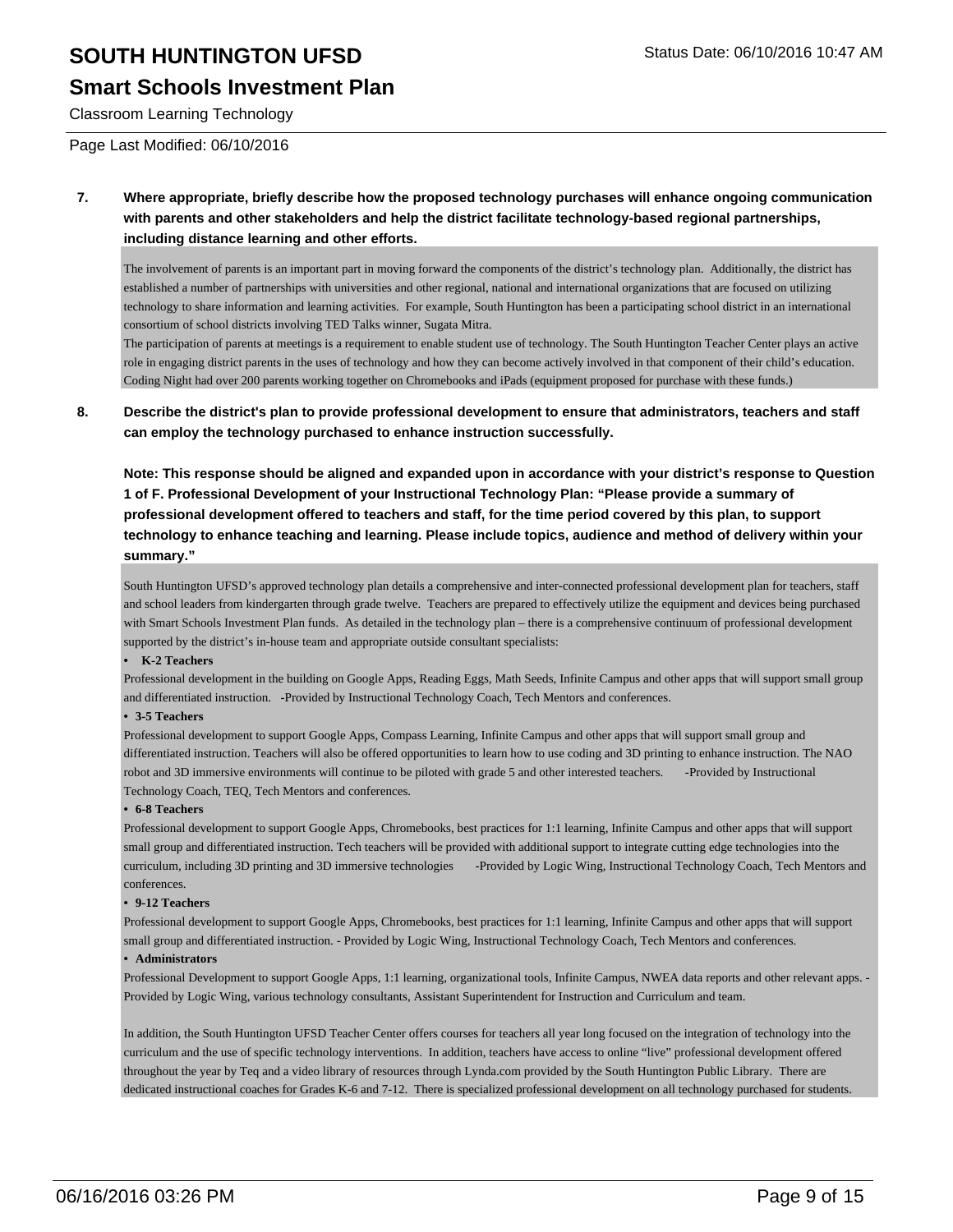### **Smart Schools Investment Plan**

Classroom Learning Technology

- **9. Districts must contact the SUNY/CUNY teacher preparation program that supplies the largest number of the district's new teachers to request advice on innovative uses and best practices at the intersection of pedagogy and educational technology.**
	- By checking this box, you certify that you have contacted the SUNY/CUNY teacher preparation program that supplies the largest number of your new teachers to request advice on these issues.
- **10. A district whose Smart Schools Investment Plan proposes the purchase of technology devices and other hardware must account for nonpublic schools in the district.**

**Are there nonpublic schools within your school district?**

Yes  $\square$  No

**10a. Describe your plan to loan purchased hardware to nonpublic schools within your district. The plan should use your district's nonpublic per-student loan amount calculated below, within the framework of the guidance. Please enter the date by which nonpublic schools must request classroom technology items. Also, specify in your response the devices that the nonpublic schools have requested, as well as in the in the Budget and the Expenditure Table at the end of the page.**

Based on the per pupil calculation for our nonpublic schools, equipment loans valuing up to the listed amounts will be made based on this first Smart Schools Investment Plan submission.

Nonpublic schools must submit requests to the Office of Instruction and Curriculum no later than September 30th each school year. All nonpublic schools will be requesting Dell 11" Chromebooks. The total cost listed below by category includes the items for the nonpublic schools.

**10b. A final Smart Schools Investment Plan cannot be approved until school authorities have adopted regulations specifying the date by which requests from nonpublic schools for the purchase and loan of Smart Schools Bond Act classroom technology must be received by the district.**

 $\boxtimes$  By checking this box, you certify that you have such a plan and associated regulations in place that have been made public.

### **11. Nonpublic Classroom Technology Loan Calculator**

**The Smart Schools Bond Act provides that any Classroom Learning Technology purchases made using Smart Schools funds shall be lent, upon request, to nonpublic schools in the district. However, no school district shall be required to loan technology in amounts greater than the total obtained and spent on technology pursuant to the Smart Schools Bond Act and the value of such loan may not exceed the total of \$250 multiplied by the nonpublic school enrollment in the base year at the time of enactment. See:**

**http://www.p12.nysed.gov/mgtserv/smart\_schools/docs/Smart\_Schools\_Bond\_Act\_Guidance\_04.27.15\_Final.pdf.**

|                                       | 1. Classroom<br>Technology<br>Sub-allocation | 2. Public<br><b>Enrollment</b><br>$(2014-15)$ | 3. Nonpublic<br>Enrollment<br>$(2014 - 15)$ | 4. Sum of<br>Public and<br>Nonpublic<br>Enrollment | 5. Total Per<br>Pupil Sub-<br>lallocation | 6. Total<br>l Nonpublic Loan I<br>Amount |
|---------------------------------------|----------------------------------------------|-----------------------------------------------|---------------------------------------------|----------------------------------------------------|-------------------------------------------|------------------------------------------|
| Calculated Nonpublic Loan<br>l Amount | 300.907                                      | 5.998                                         | 2.624                                       | 8.622                                              | -35                                       | 91.840                                   |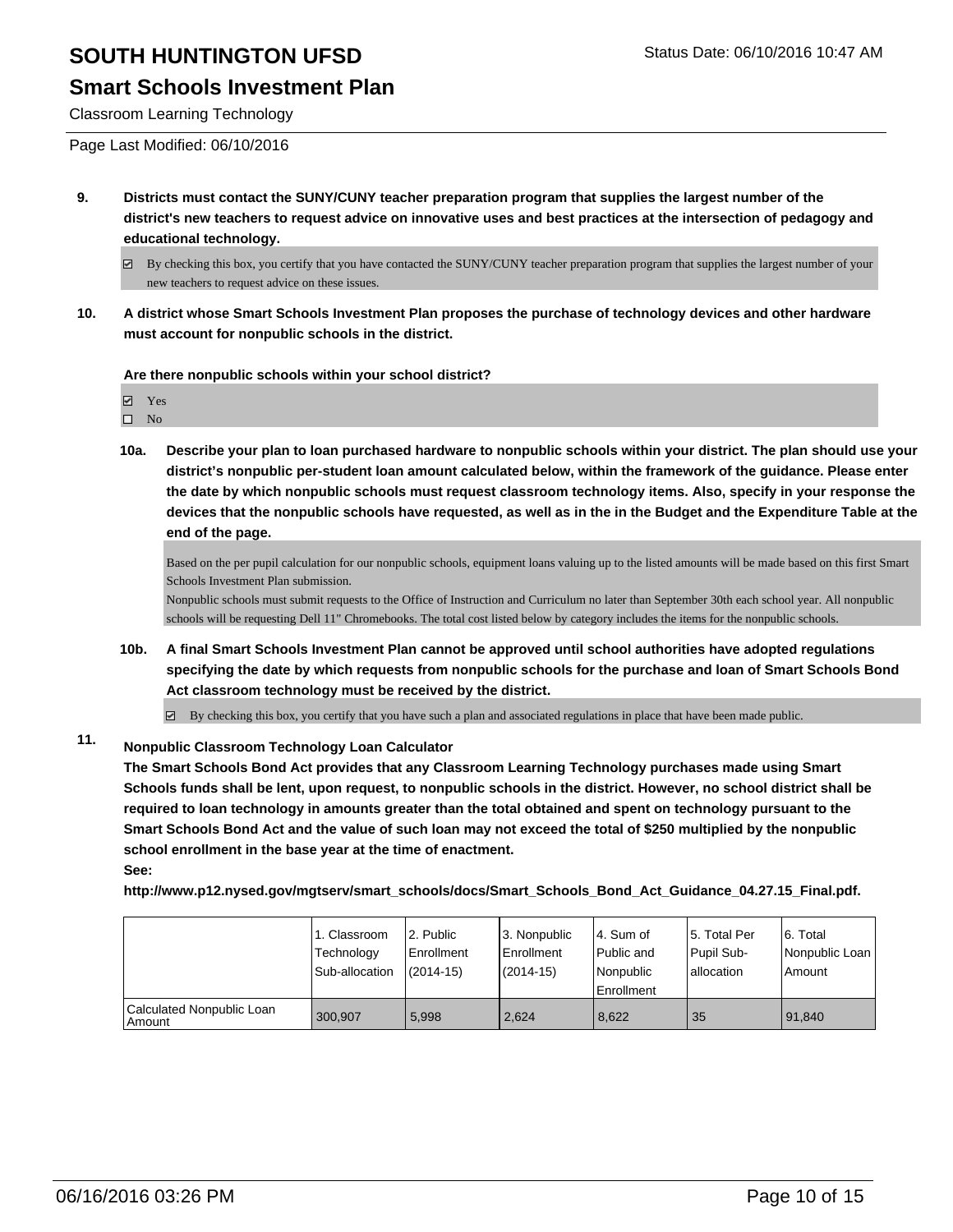### **Smart Schools Investment Plan**

Classroom Learning Technology

Page Last Modified: 06/10/2016

**12. To ensure the sustainability of technology purchases made with Smart Schools funds, districts must demonstrate a long-term plan to maintain and replace technology purchases supported by Smart Schools Bond Act funds. This sustainability plan shall demonstrate a district's capacity to support recurring costs of use that are ineligible for Smart Schools Bond Act funding such as device maintenance, technical support, Internet and wireless fees, maintenance of hotspots, staff professional development, building maintenance and the replacement of incidental items. Further, such a sustainability plan shall include a long-term plan for the replacement of purchased devices and equipment at the end of their useful life with other funding sources.**

By checking this box, you certify that the district has a sustainability plan as described above.

**13. Districts must ensure that devices purchased with Smart Schools Bond funds will be distributed, prepared for use, maintained and supported appropriately. Districts must maintain detailed device inventories in accordance with generally accepted accounting principles.**

 $\boxtimes$  By checking this box, you certify that the district has a distribution and inventory management plan and system in place.

**14. If you are submitting an allocation for Classroom Learning Technology complete this table. Note that the calculated Total at the bottom of the table must equal the Total allocation for this category that you entered in the SSIP Overview overall budget.**

|                         | Sub-Allocation |
|-------------------------|----------------|
| Interactive Whiteboards | 99,990         |
| Computer Servers        | (No Response)  |
| Desktop Computers       | (No Response)  |
| <b>Laptop Computers</b> | 200,815        |
| <b>Tablet Computers</b> | (No Response)  |
| Other Costs             | 102            |
| Totals:                 | 300,907.00     |

| Select the allowable expenditure<br>type. | I Item to be Purchased                    | Quantity | Cost per Item | <b>Total Cost</b> |
|-------------------------------------------|-------------------------------------------|----------|---------------|-------------------|
| Repeat to add another item under          |                                           |          |               |                   |
| each type.                                |                                           |          |               |                   |
| Interactive Whiteboards                   | Newline Interactive Board                 | 33       | 3,030         | 99.990            |
| <b>Laptop Computers</b>                   | Dell Chromebook 11                        | 346      | 315           | 109,077           |
| <b>Laptop Computers</b>                   | Dell Chromebook 11 (nonpublic<br>schools) | 291      | 315           | 91,738            |
| <b>Other Costs</b>                        | Remaining Unassigned Nonpublic<br>funds   |          | 102           | 102               |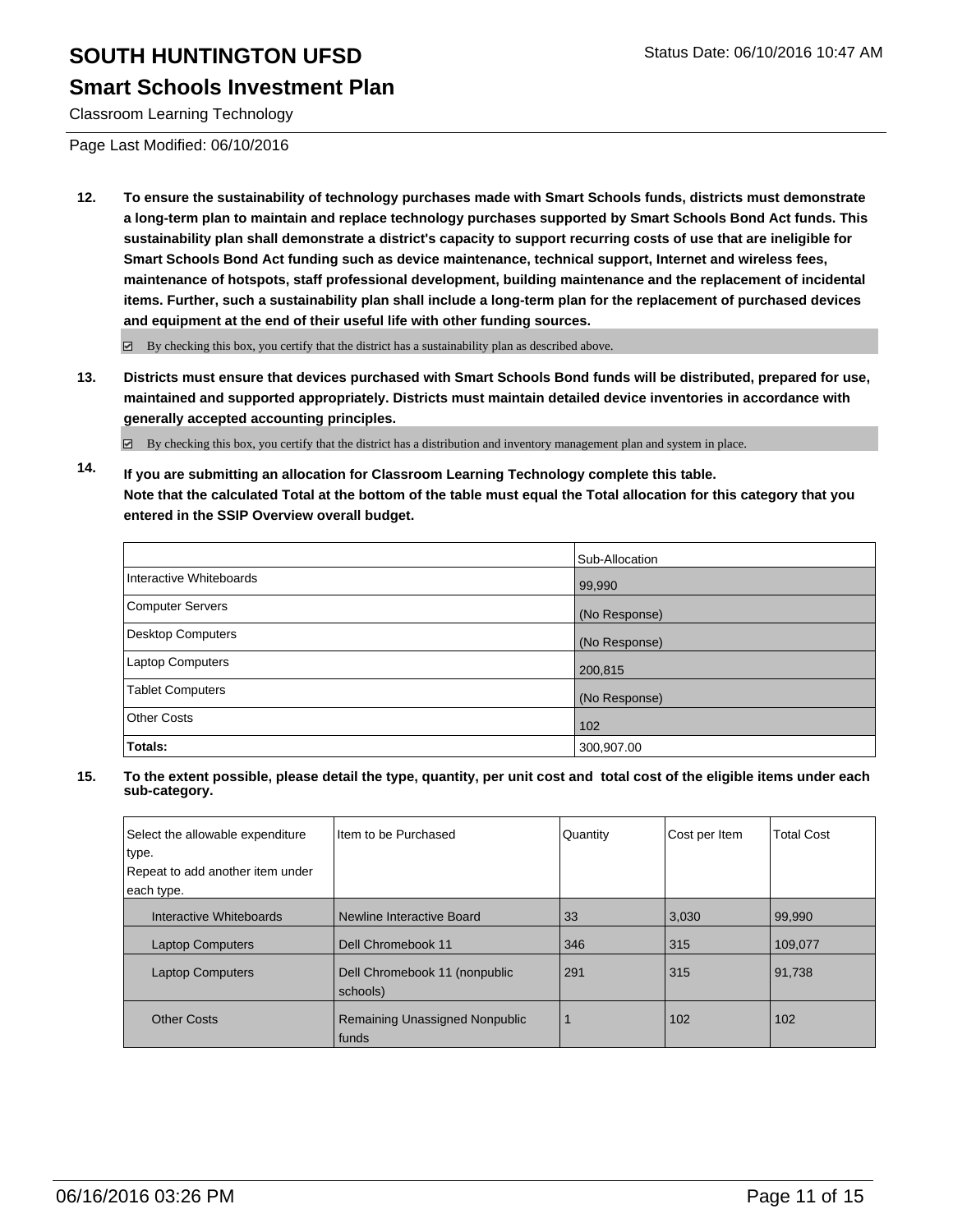## **Smart Schools Investment Plan**

Pre-Kindergarten Classrooms

Page Last Modified: 03/24/2016

**1. Provide information regarding how and where the district is currently serving pre-kindergarten students and justify the need for additional space with enrollment projections over 3 years.**

(No Response)

- **2. Describe the district's plan to construct, enhance or modernize education facilities to accommodate prekindergarten programs. Such plans must include:**
	- **Specific descriptions of what the district intends to do to each space;**
	- **An affirmation that pre-kindergarten classrooms will contain a minimum of 900 square feet per classroom;**
	- **The number of classrooms involved;**
	- **The approximate construction costs per classroom; and**
	- **Confirmation that the space is district-owned or has a long-term lease that exceeds the probable useful life of the improvements.**

(No Response)

**3. Smart Schools Bond Act funds may only be used for capital construction costs. Describe the type and amount of additional funds that will be required to support ineligible ongoing costs (e.g. instruction, supplies) associated with any additional pre-kindergarten classrooms that the district plans to add.**

(No Response)

**4. All plans and specifications for the erection, repair, enlargement or remodeling of school buildings in any public school district in the State must be reviewed and approved by the Commissioner. Districts that plan capital projects using their Smart Schools Bond Act funds will undergo a Preliminary Review Process by the Office of Facilities Planning.**

| Project Number |  |
|----------------|--|
| (No Response)  |  |

**5. If you have made an allocation for Pre-Kindergarten Classrooms, complete this table.**

**Note that the calculated Total at the bottom of the table must equal the Total allocation for this category that you entered in the SSIP Overview overall budget.**

|                                          | Sub-Allocation |
|------------------------------------------|----------------|
| Construct Pre-K Classrooms               | (No Response)  |
| Enhance/Modernize Educational Facilities | (No Response)  |
| Other Costs                              | (No Response)  |
| Totals:                                  |                |

| Select the allowable expenditure | Item to be purchased | Quantity      | Cost per Item | <b>Total Cost</b> |
|----------------------------------|----------------------|---------------|---------------|-------------------|
| type.                            |                      |               |               |                   |
| Repeat to add another item under |                      |               |               |                   |
| each type.                       |                      |               |               |                   |
| (No Response)                    | (No Response)        | (No Response) | (No Response) | (No Response)     |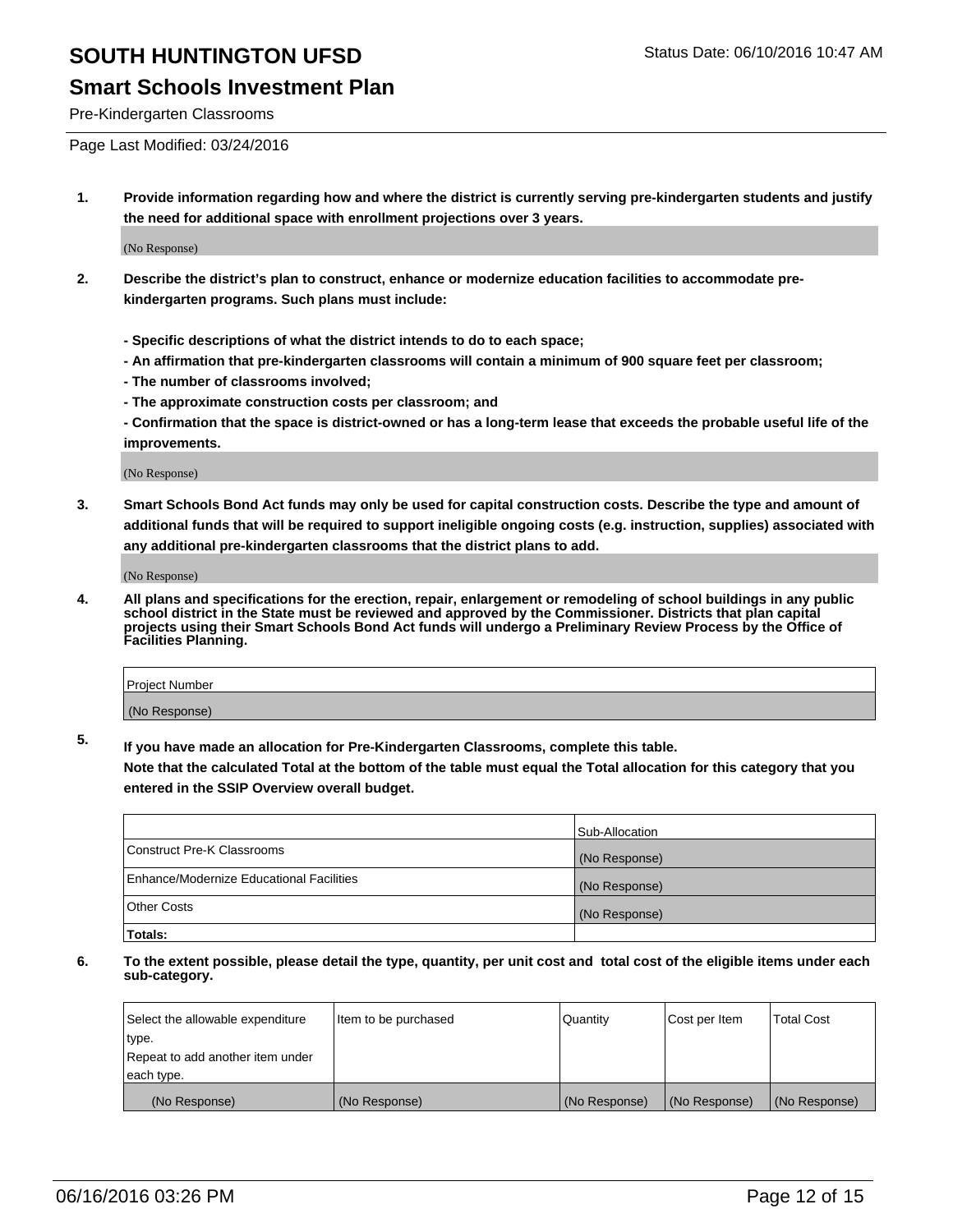## **Smart Schools Investment Plan**

Replace Transportable Classrooms

**1. Describe the district's plan to construct, enhance or modernize education facilities to provide high-quality instructional space by replacing transportable classrooms.**

(No Response)

**2. All plans and specifications for the erection, repair, enlargement or remodeling of school buildings in any public school district in the State must be reviewed and approved by the Commissioner. Districts that plan capital projects using their Smart Schools Bond Act funds will undergo a Preliminary Review Process by the Office of Facilities Planning.**

| Project Number |  |
|----------------|--|
| (No Response)  |  |

**3. For large projects that seek to blend Smart Schools Bond Act dollars with other funds, please note that Smart Schools Bond Act funds can be allocated on a pro rata basis depending on the number of new classrooms built that directly replace transportable classroom units.**

**If a district seeks to blend Smart Schools Bond Act dollars with other funds describe below what other funds are being used and what portion of the money will be Smart Schools Bond Act funds.**

(No Response)

**4. If you have made an allocation for Replace Transportable Classrooms, complete this table. Note that the calculated Total at the bottom of the table must equal the Total allocation for this category that you entered in the SSIP Overview overall budget.**

|                                                | Sub-Allocation |
|------------------------------------------------|----------------|
| Construct New Instructional Space              | (No Response)  |
| Enhance/Modernize Existing Instructional Space | (No Response)  |
| <b>Other Costs</b>                             | (No Response)  |
| Totals:                                        |                |

| Select the allowable expenditure | Item to be purchased | Quantity      | Cost per Item | <b>Total Cost</b> |
|----------------------------------|----------------------|---------------|---------------|-------------------|
| type.                            |                      |               |               |                   |
| Repeat to add another item under |                      |               |               |                   |
| each type.                       |                      |               |               |                   |
| (No Response)                    | (No Response)        | (No Response) | (No Response) | (No Response)     |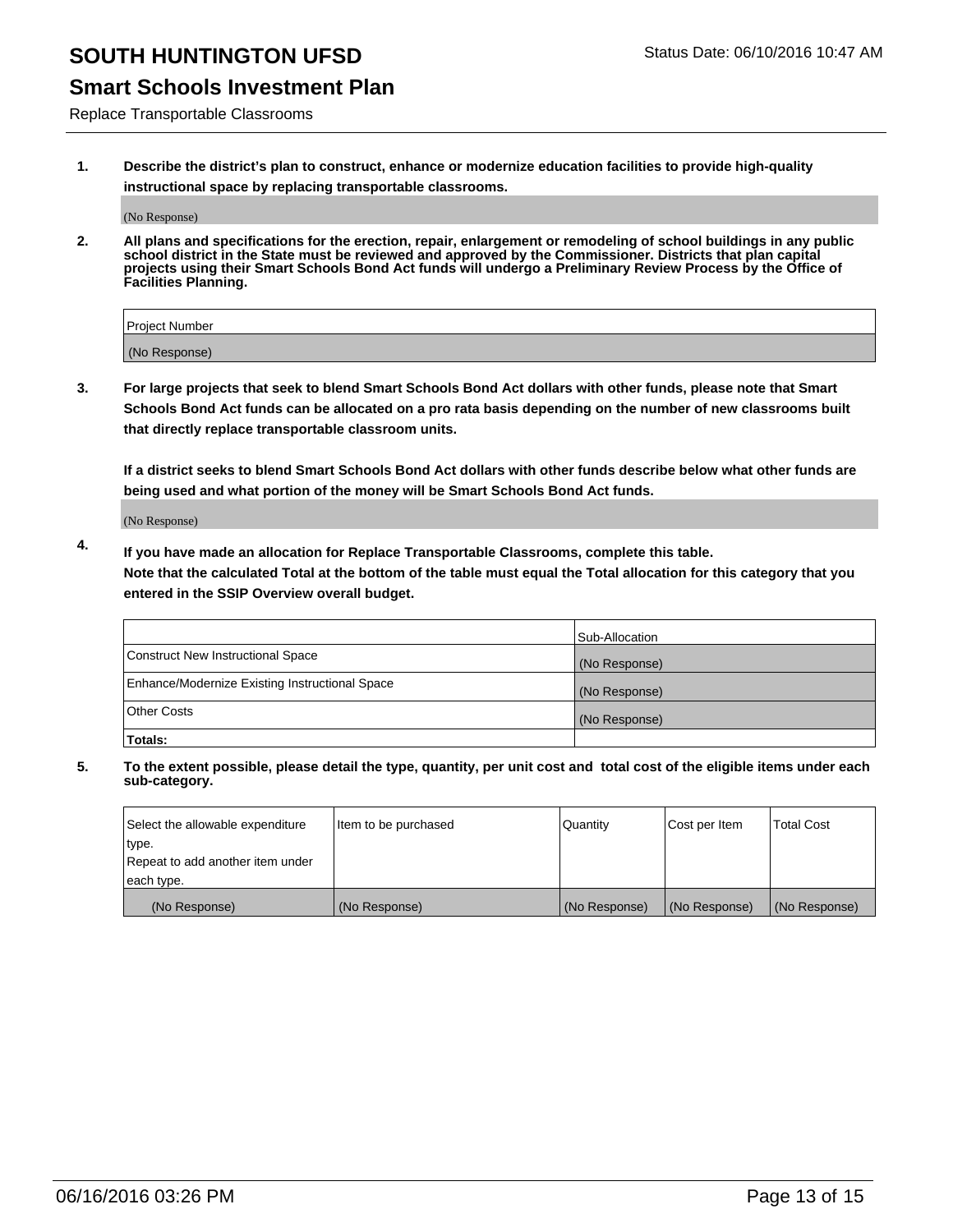### **Smart Schools Investment Plan**

High-Tech Security Features

Page Last Modified: 03/24/2016

**1. Describe how you intend to use Smart Schools Bond Act funds to install high-tech security features in school buildings and on school campuses.**

(No Response)

**2. All plans and specifications for the erection, repair, enlargement or remodeling of school buildings in any public school district in the State must be reviewed and approved by the Commissioner. Districts that plan capital projects using their Smart Schools Bond Act funds will undergo a Preliminary Review Process by the Office of Facilities Planning.** 

| Project Number |  |
|----------------|--|
| (No Response)  |  |

**3. Was your project deemed eligible for streamlined Review?**

□ Yes  $\hfill \square$  No

**4. Include the name and license number of the architect or engineer of record.**

| Name          | License Number |
|---------------|----------------|
| (No Response) | (No Response)  |

**5. If you have made an allocation for High-Tech Security Features, complete this table.**

**Note that the calculated Total at the bottom of the table must equal the Total allocation for this category that you entered in the SSIP Overview overall budget.**

|                                                      | Sub-Allocation |
|------------------------------------------------------|----------------|
| Capital-Intensive Security Project (Standard Review) | (No Response)  |
| <b>Electronic Security System</b>                    | (No Response)  |
| <b>Entry Control System</b>                          | (No Response)  |
| Approved Door Hardening Project                      | (No Response)  |
| <b>Other Costs</b>                                   | (No Response)  |
| Totals:                                              |                |

| Select the allowable expenditure | Item to be purchased | Quantity      | Cost per Item | <b>Total Cost</b> |
|----------------------------------|----------------------|---------------|---------------|-------------------|
| type.                            |                      |               |               |                   |
| Repeat to add another item under |                      |               |               |                   |
| each type.                       |                      |               |               |                   |
| (No Response)                    | (No Response)        | (No Response) | (No Response) | (No Response)     |